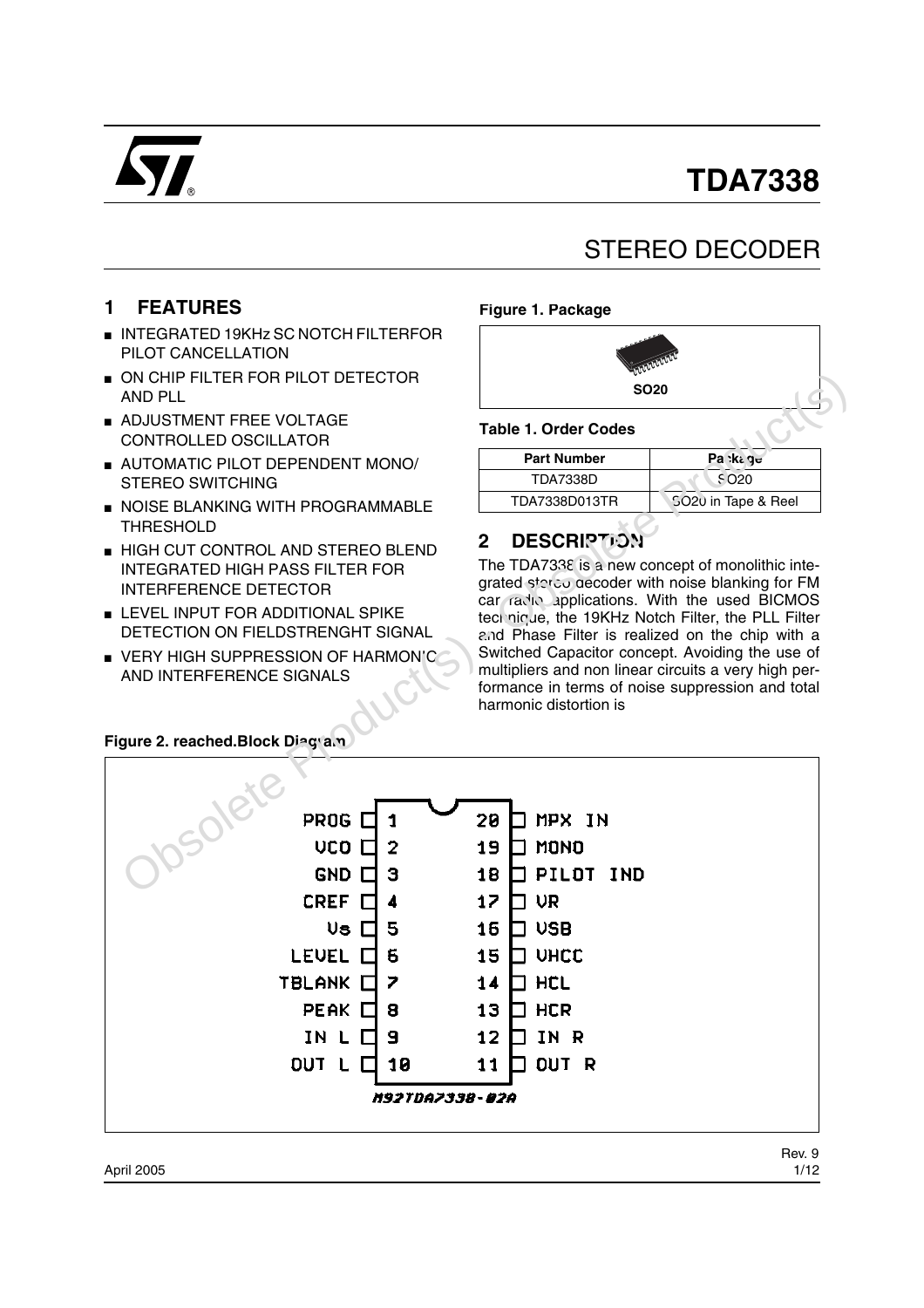| Symbol                      | <b>Parameter</b>                    | Value       | Unit        |
|-----------------------------|-------------------------------------|-------------|-------------|
| V <sub>CC</sub>             | DC Supply Voltage                   | 10.5        |             |
| <b>I</b> cc                 | <b>Suply Current</b>                | 20          | mA          |
| $T_{\text{stg}}$            | Storage Temperature                 | -55 to 150  | °C          |
| $\mathsf{T}_{\mathsf{amb}}$ | <b>Operating AmbientTemperature</b> | $-40$ to 85 | $^{\circ}C$ |

#### **Table 2. Absolute Maximum Ratings**

#### **Table 3. Thermal Data**

| <b>Symbol</b>               | Parameter                        | Value | Unit                             |
|-----------------------------|----------------------------------|-------|----------------------------------|
| D<br>H <sub>th j-pins</sub> | Thermal resistance junction-pins | 200   | $\mathbf{v}$<br>$\sim$<br>$\cup$ |

#### **Figure 3. Block Diagram and Test Circuit**



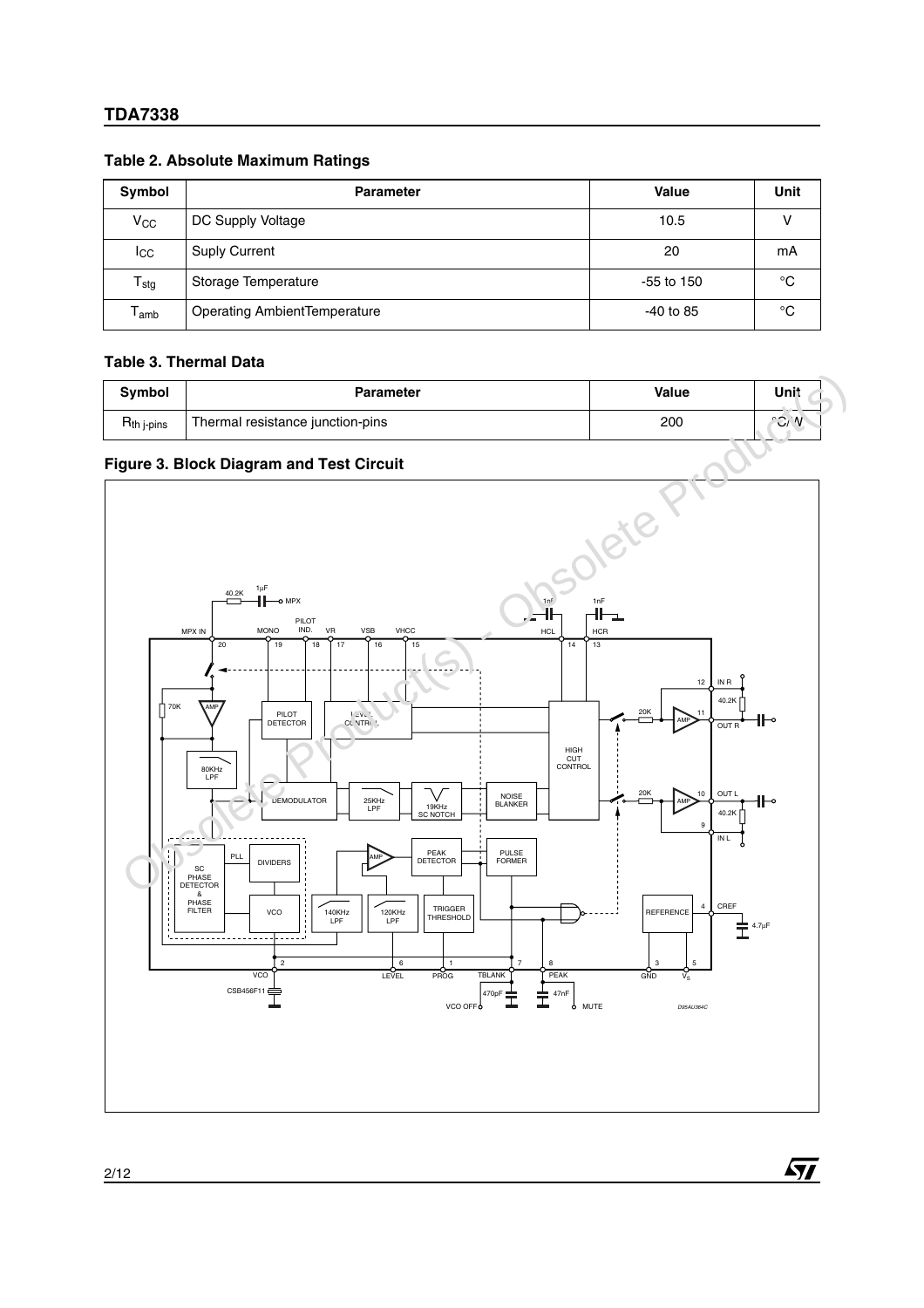# **3 ELECTRICAL CHARACTERISTCS**

#### **Table 4.**

( $V_{CC}$  = 9V; modulation frequency: 1KHz; de-emphasis time:  $T = 50 \mu s$ ; nominal MPX input voltage:  $V_{MPX} = 1.5V_{PP}$ ; m 100% (75KHz deviation,  $f_{mod} = 1KHz$ );  $R_{IN} = 40.2k\Omega$ ,  $R_{OUT} = 40.2k\Omega$ ;  $T_{amb} = 27^{\circ}\text{C}$ ;  $C_{REF} = 4.7 \mu\text{F}$ ; unless otherwise specified)

| Symbol                    | <b>Parameter</b>                                             | <b>Test Condition</b>                          | Min.           | Typ.        | Max.                 | Unit              |
|---------------------------|--------------------------------------------------------------|------------------------------------------------|----------------|-------------|----------------------|-------------------|
| <b>V<sub>CC</sub></b>     | Supply Voltage                                               |                                                | 7.5            | 9           | 10.2                 | $\vee$            |
| $I_{\rm CC}$              | <b>Supply Current</b>                                        |                                                | 5              | 10          | 15                   | mA                |
| <b>V<sub>IN</sub></b>     | MPX Input Level (peak to peak)                               | $f_m = 1KHz$                                   |                | 1.5         |                      | $\vee$            |
| <b>VORMS</b>              | A.F. Output Voltage (mono)                                   | pin 10 and $11V_{IN} = 0.5V_{RMS}$<br>MONO;    |                | 1.5         |                      | $\vee$            |
| <b>SVRR</b>               | Supply Voltage Ripple Rejection                              | $V_{\text{RIPPLE}} = 200 \text{mV}$ ; f = 1KHz | 40             | 55          |                      | dE                |
| $V_L/V_R$                 | Difference of Output Voltage<br>Levels                       | pin 10 and 11- mono                            | $-0.8$         |             | 0.8<br>$\mathcal{L}$ | dL                |
| $V_o/V_i$                 | Gain                                                         | $V_{10}/V_{20}$                                | 8.5            | 9.5         | 10.5                 | dB                |
| R <sub>O</sub>            | Output Resistance                                            | pin 10 and 11                                  |                | 40          | 50                   | Ω                 |
| $V_{\rm O}$               | DC Output Voltage                                            | pin 10 and 11                                  | 4.2            | $\sqrt{5}$  | 4.8                  | V                 |
| $\alpha$                  | <b>Channel Separation</b>                                    | $V_R - V_{SB} = -50mV_{DC}$                    | ିଠ             | 45          |                      | dB                |
| <b>THD</b>                | <b>Total Harmonic Distortion</b>                             |                                                |                | 0.02        | 0.3                  | $\%$              |
| $S + N$<br>$\overline{N}$ | Signal plus noise to noise ratio                             | $f = 20$ Hz to 16KHz; S = $2V$ me              |                | 91          |                      | dB                |
| $\alpha_{\mathsf{M}}$     | <b>Muting Attenuation</b>                                    | $V_7$ and $V_8 < 0.6V$                         |                | 100         |                      | dB                |
| <b>V<sub>DC</sub></b>     | Mute DC Steps at pins 10, 11                                 | Mute at pin 8                                  |                | $\mathbf 0$ | $\overline{4}$       | mV                |
|                           | CARRIER AND HARMONIC SUPPRESSION AT THE OUT PUT              |                                                |                |             |                      |                   |
| $\alpha$ 19               | Pilot Signal f = 19KHz                                       |                                                | 55             | 70          |                      | dB                |
| $\alpha$ 38               | Subcarrier $f = 38KHz$                                       |                                                |                | 75          |                      | dB                |
| $\alpha$ 57               | Subcarrier f = 57KHz                                         |                                                |                | 62          |                      | dB                |
| $\alpha$ 76               | Subcarrier $f = 76\%$ .                                      |                                                |                | 90          |                      | dВ                |
|                           | <b>INTERMODULATION</b> (note 1)                              |                                                |                |             |                      |                   |
| $\alpha$ 2                | $f_{\text{mod}} = 10$ . $h^{-1}$ , $f_{\text{spur}} = 1$ KHz |                                                |                | 65          |                      | dB                |
| $\alpha$ 3                | $f_{mod}$ $\cdot$ '3F.Hz; $f_{spur} = 1$ KHz                 |                                                |                | 75          |                      | dВ                |
|                           | TRAFFIC RAD.O note 2)                                        |                                                |                |             |                      |                   |
| $-57$                     | Gignal f = 57KHz                                             |                                                |                | 70          |                      | dB                |
|                           | SC 4 - SUBSIDIARY COMMUNICATIONS AUTHORIZATION (note 3)      |                                                |                |             |                      |                   |
| $\alpha$ 67               | Signal $f = 67KHz$                                           |                                                |                | 75          |                      | dB                |
|                           | <b>ACI - ADJACENT CHANNEL INTERFERENCE (note4)</b>           |                                                |                |             |                      |                   |
| $\alpha$ 114              | Signal $f = 114KHz$                                          |                                                |                | 95          |                      | dB                |
| $\alpha$ 190              | Signal $f = 190KHz$                                          |                                                |                | 84          |                      | dB                |
|                           | <b>MONO/ STEREO SWITCH</b>                                   |                                                |                |             |                      |                   |
| V <sub>INTH</sub>         | Pilot Threshold Voltage                                      | for stereo "ON"                                | 12             | 20          | 28                   | mV <sub>RMS</sub> |
| <b>VINTH</b>              | Pilot Threshold Voltage                                      | for stereo "OFF"                               | $\overline{7}$ | 14          | 21                   | mV <sub>RMS</sub> |
| V <sub>PI</sub>           | <b>Pilot Indicator Saturation</b><br>Voltage                 | $l = 1mA$                                      |                | 0.2         | 0.5                  | $\vee$            |
| IPI                       | Pilot Indicator Leakage Current                              | $V = 9V$                                       |                |             | 10                   | μA                |
| $V_{19}$                  | Control Voltage for forced mono                              | $\alpha = 3dB$                                 |                |             | 0.8                  | $\mathsf{V}$      |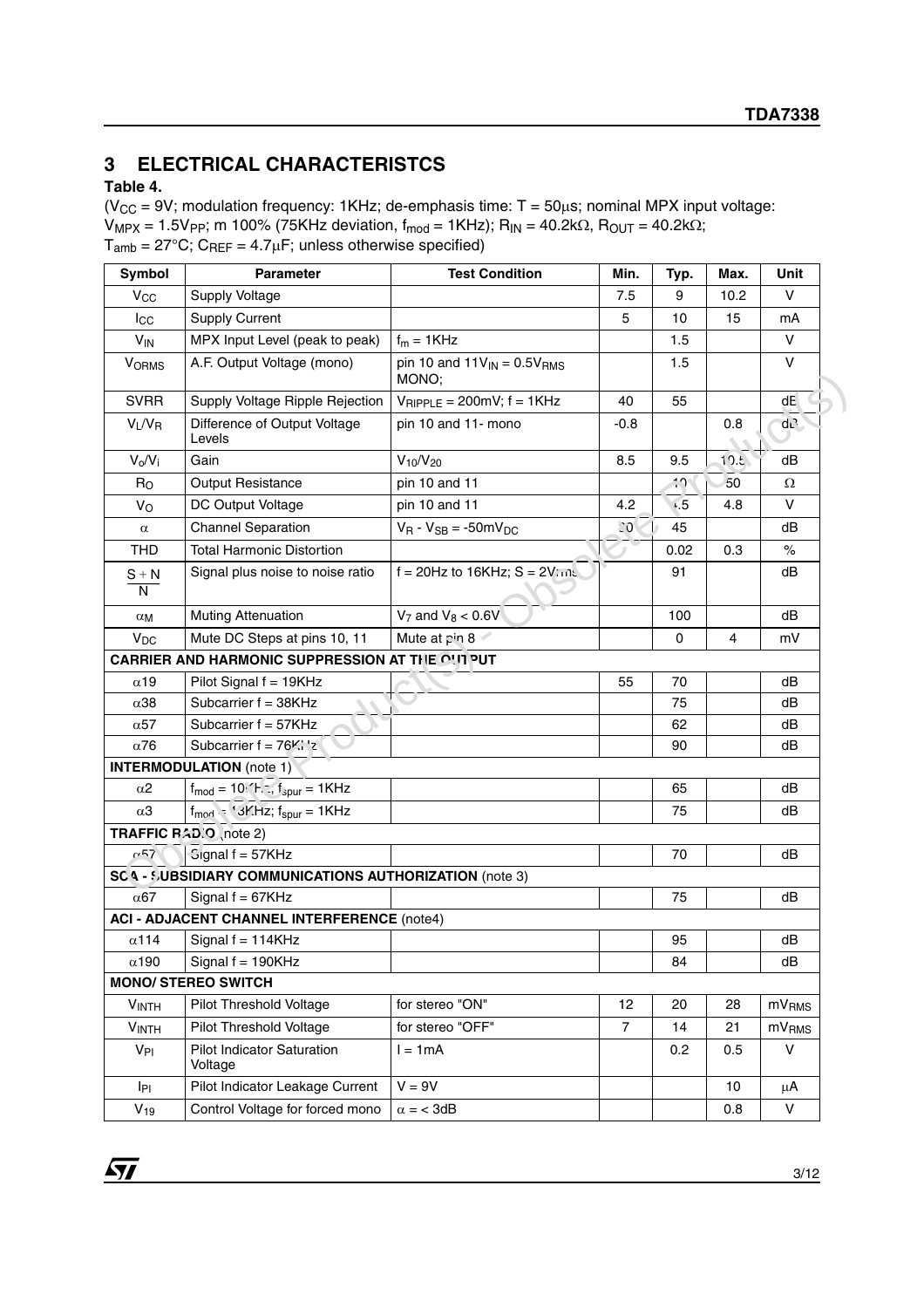#### **Table 4.**

 $(V_{CC} = 9V$ ; modulation frequency: 1KHz; de-emphasis time:  $T = 50\mu s$ ; nominal MPX input voltage:  $V_{MPX} = 1.5V_{PP}$ ; m 100% (75KHz deviation,  $f_{mod} = 1$ KHz);  $R_{IN} = 40.2kΩ$ ,  $R_{OUT} = 40.2kΩ$ ;  $T_{amb}$  = 27°C; C<sub>REF</sub> = 4.7 $\mu$ F; unless otherwise specified)

| $V_{16-17}$             | Control Voltage for Channel<br>Separation                                                 | $\alpha$ = 6dB; V <sub>R</sub> = 3.6V (note 5) | $-0.31$ | $-0.27$ | $-0.23$ | V            |
|-------------------------|-------------------------------------------------------------------------------------------|------------------------------------------------|---------|---------|---------|--------------|
| $V_{16-17}$             | Control Voltage for Channel<br>Separation                                                 | $\alpha$ = 26dB;                               | $-85$   | $-55$   | $-30$   | mV           |
| <b>HIGH CUT CONTROL</b> |                                                                                           |                                                |         |         |         |              |
| $\tau$ deemp            | De-Emphasis Time Constant                                                                 | $C_{13}$ , $C_{14}$ = 1nF; $V_{15-17}$ = 50mV  | 43      | 50      | 57      | μS           |
| R <sub>15-17</sub>      | <b>High Cut Control Resistance</b>                                                        | $V_{15-17} = 50$ mV                            | 43      | 50      | 57      | KΩ.          |
| $R_{15-17}$             | <b>High Cut Control Resistance</b>                                                        | $V_{15-17} = -0.5V$ (note 5)                   | 115     | 150     | 185     | $\Omega$     |
| <b>VCO</b>              |                                                                                           |                                                |         |         |         |              |
| $f_{\rm osc}$           | <b>Oscillator Frequency</b>                                                               | with Murata CSB456F11                          |         | 456     |         | <b>KHz</b>   |
| $\Delta f/f$            | Capture and Holding Range                                                                 |                                                |         | $+1$    |         | $\%$         |
| Vvco                    | V <sub>CO</sub> OFF                                                                       | Pin 7                                          |         |         | 0.6     | V            |
|                         | <b>NOISE INTERFACE DETECTOR</b> (test condition: V <sub>SB</sub> > V <sub>R</sub> + 50mV) |                                                |         |         |         |              |
| V <sub>TR</sub>         | Trigger Threshold (note 6)                                                                | $VPEAK = 1.3V; PROG = GND$                     |         | 180     |         | mV           |
|                         |                                                                                           | $VPEAK = 1.3V;$<br>$PROG = OPER/VDD$           |         | 250     |         | mV           |
| <b>V<sub>TR</sub></b>   | <b>Trigger Threshold</b>                                                                  | $VPEAK = 1.5V$ ; PF OG $\cdot$ C/VD            |         | 260     |         | mV           |
|                         |                                                                                           | $VPEAK = 1.5V$ ;<br>$PROG = CPEN/VDD$          |         | 340     |         | mV           |
| $T_S$                   | <b>Suppression Pulse Duration</b>                                                         | $C_{\text{I'AVK}} = 17$ JpF                    |         | 50      |         | μS           |
| $I_{OS}$                | Input Offset Current during<br>suppression time                                           |                                                |         | 10      |         | рA           |
| V <sub>N1</sub>         | V <sub>PEAK</sub> (pin 8)                                                                 | $V_{IN} = 0mV_{RMS}$                           | 0.7     | 1.0     | 1.3     | $\mathsf{V}$ |
| V <sub>N2</sub>         | V <sub>PEAK</sub> (pin 8)                                                                 | $V_{IN}$ = 50m $V_{RMS}$ ; f = 150KHz          | 1.1     | 1.5     | 2       | V            |
| V <sub>N3</sub>         | $VPEAK$ (pin 8)                                                                           | $V_{IN}$ = 100m $V_{RMS}$ ; f = 150KHz         | 1.7     | 2.3     | 2.8     | V            |

### **3.1 NOTES TO THE CHARACTERISTICS**

$$
\alpha 2 = \frac{V_O(\text{signal})(\text{at1KHz})}{V_O(\text{spurious})(\text{at1KHz})} \text{ ; } f_s = (2 \text{ x } 10 \text{KHz}) - 19 \text{KHz}
$$

$$
\alpha 3 = \frac{V_{O}(signal)(at1KHz)}{V_{O}(spurious)(at1KHz)} \text{ ; } f_{s} = (3 \times 13KHz) - 38KHz
$$

measured with : 91% mono signal; 9% pilot signal; fm=10KHz or 13KHz 2) TRAFFIC RADIO (V.F.) suppression

$$
\alpha 57(V.W.F.) = \frac{V_{O}(signal)(at1KHz)}{V_{O}(spurious)(at1KHz \pm 23KHz)}
$$

measured with : 91% stereo signal; 9% pilot signal; fm=1KHz; 5% subcarrier  $(f = 57K$ Hz, fm = 23Hz AM, m = 60%)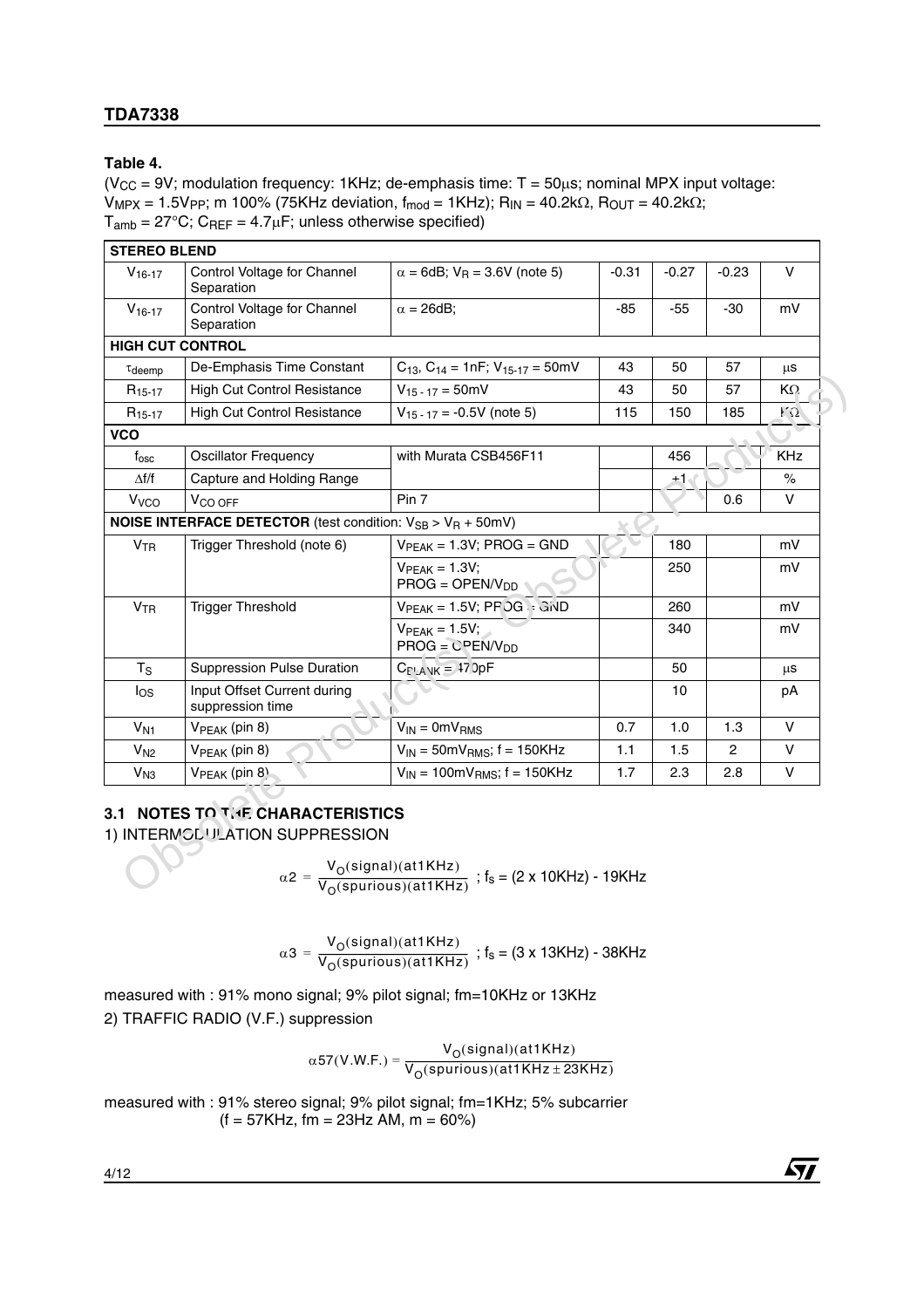3. SCA (SUBSIDIARY COMMUNICATIONS AUTHORIZATION)

 $\alpha$ 67 =  $\frac{V_{\rm O}(signal)(at1KHz)}{V_{\rm O}(spurious)(at9KHz)}$  ; f<sub>s</sub> = (2 x 38KHz) - 67KHz

measured with : 81% mono signal; 9% pilot signal; fm=1KHz; 10% SCA - subcarrier (fs = 67KHz, unmodulated)

4. ACI (ADJACENT CHANNEL INTERFERENCE)

 $\alpha$ 114 =  $\frac{V_{\rm O}(signal)(at1KHz)}{V_{\rm O}(spurious)(at4KHz)}$  ; f<sub>s</sub> = 110KHz - (3 x 38KHz)

 $\alpha$ 190 =  $\frac{V_{\rm O}(signal)(at1KHz)}{V_{\rm O}(spurious)(at4KHz)}$  ; f<sub>s</sub> = 186KHz - (5 x 38KHz)

measured with : 90% mono signal; 9% pilot signal; fm=1KHz; 1% spurious signal (fs = 110KHz or 186KHz, unmodulated)

5. Control range typ 11% of VR (see figure 5 and figure 6)

6. MEASUREMENT OF TRIGGER THRESHOLDS

All thresholds are measured by using a pulse with  $T_R = 2\mu s$ ,  $T_{HIGH} = 2\mu s$ ,  $3\mu a T_F = 10\mu s$ . The repetition rate must not increase the PEAK voltage.

**Figure 4.** 



# **4 FUNCTIONAL DESCRIPTION**

#### **4.1 Signal Path**

The TDA7338 Stereodecoder contains all necessary functions for processing the MPX signal. Due to the external input resistance (Pin 20) the circuit can be adapted to different MPX input levels. Behind a 80kHz lowpass filter the adjustment free PLL for the pilot Tone is placed.

The only external component needed for the PLL is the ceramic resonator for the oscillator which runs at 456kHz.

The pilot detector output is designed as an open collector output, therefore an external pullup resistor is needed. To force the decoder to "MONO" Pin 19 has to be clamped to a voltage below 0.8V.

The voltage level (signal strength from the IF part) applied to Pin 15 (VHCC) allows to control the time constant of the deemphasis (nom.  $= 50\mu s$ , see fig. 5). If the RF-signal is weak, the corner frequency is reduced down to 1kHz to improve the signal to noise ratio.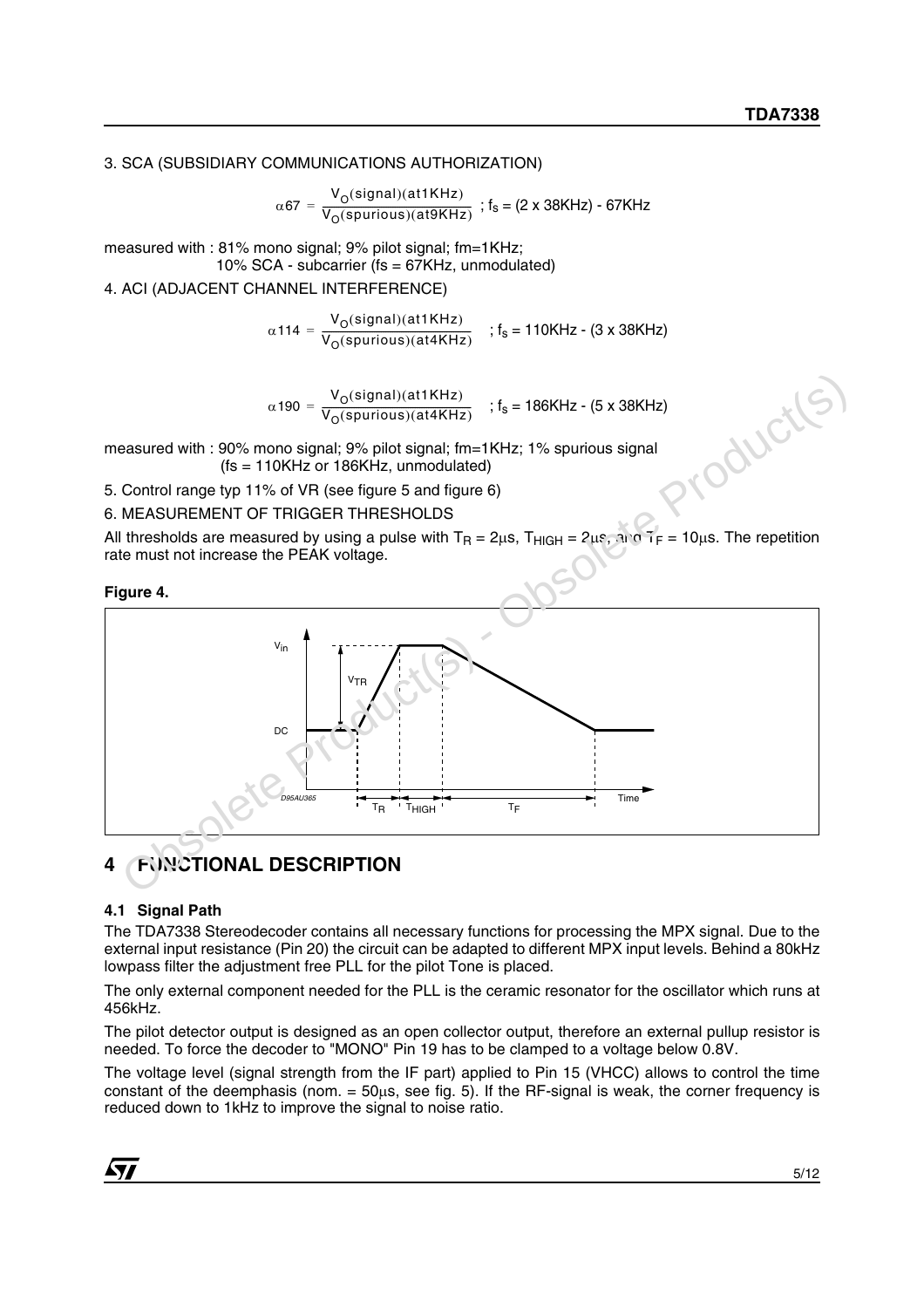#### Figure 5. High Cut Control **Figure 6. Stereo Blend**



Furthermore the conditions of the stereo separation (see fig.6) can be controlled through the signal applied to Pin 16 (VSB). Both signal levels (VSB and VHCC) are referred to Pin 17 (VR), with the characteristic that the control range is 11% of VR. By modifying the feedback resistor value of the output stages (Pin 9 - 10, Pin 11 - 12) the total gain of the stereodecoder can be modified.

Pin 7 and Pin 8 have an additional function. By pulling them to ground the VOO-OFF (Pin 7) and the MUTE (Pin 8) function are activated. The MUTE signal disconnects the MPX-signal from the circuit, while in combination with VCO-OFF also the output buffers are disconnected from the circuit. In this mode the output buffers can be used for AM-stereo, cassette play back and other purposes.

#### **4.2 AM Mono Mode**

By selecting VCO-OFF (Pin 7 to GND) the VCO is switched off and the SB and HCC are disabled. The deemphasis time constant is changed to 4  $\mu$ s (f<sub>c</sub> = 4KHz).

#### **4.3 DESCRIPTION OF THE NOISE BLANKER**

In the normal automotive environment the MPX signal is disturbed by ignition spikes, motors and high frequency switches etc.

The aim of the noise blanker part is to cancel the influence of the spikes produced by these components. Therefore the output of the stereodecoder is switched off for a time of 40µs (average spike duration).

In a first stage the spikes must be detected but to avoid a wrong triggering on high frequency noise a complex  $\pi$  in term control is implemented. Behind the trigger stage a pulse former generates the 40ms "blanking" pulse. This duration of 40µs can be varied by changing the capacitor at pin 7.

#### **4.3.1 Trigger Path**

The incoming MPX signal is highpass-filtered, amplified and rectified (block RECT-PEAK). The second order highpass-filter has a corner-frequency of 140KHz.

The rectifier signal, RECT, is used to generate by peak-rectification a signal called PEAK, which is available at the PEAK pin 8.

Also noise with a frequency >100KHz increases the PEAK voltage. The value of the PEAK voltage influences the trigger threshold voltage Vth (block ATC). The higher the noise level the higher the threshold.

Both signals, RECT and PEAK+Vth are fed to a comparator (block PEAK-COMP) which outputs a sawtooth-shaped waveform at the TBLANK pin 7. A second comparator (block BLANK-COMP) forms the internal blanking duration of 40µs. The noise blanker is supplied by his own biasing circuit (block BIAS-MONO) to avoid any cross talk to the signal path (block BIAS-MONO).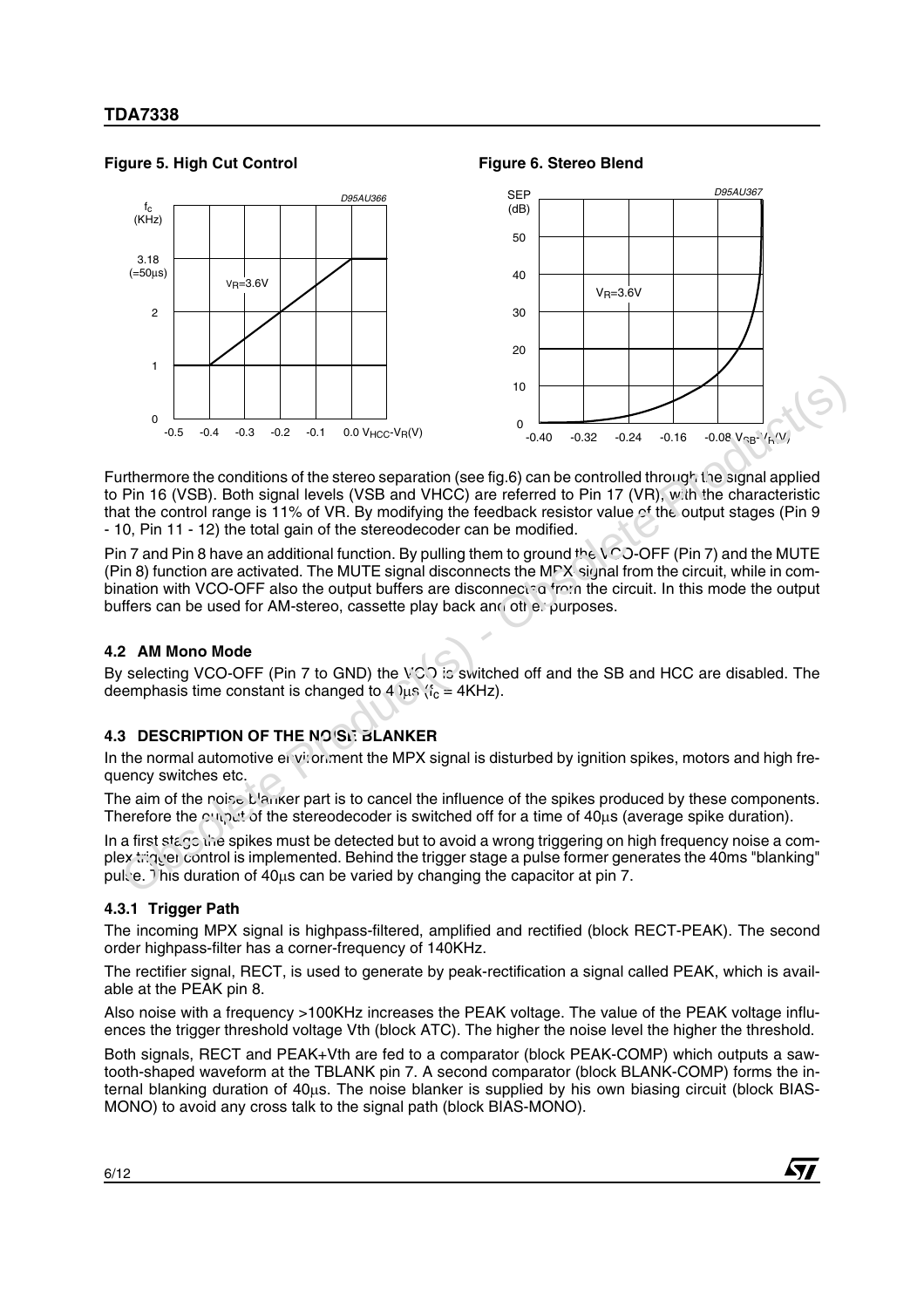#### **4.3.2 Noise Controlled Threshold Adjustment (ATC)**

The behaviour of the noise controlled threshold adjustment is shown in fig. 8. It can be influenced lightly by adding a resistor in parallel to the PEAK capacitor at Pin 8 either to GND or VDD. A resistor to GND will decrease the threshold whereas a resistor to VDD will increase it. But it is recommended to choose one of the internal thresholds by use of the PROG pin (see table 5)

#### **4.3.3 Automatic Threshold Control by the Stereoblend voltage (ATC-SB)**

Besides the noise controlled threshold adjustment there is an additional possibility for influencing the trigger. It is controlled by the difference between Vsb and Vr, similar to the Stereoblend. The reason for implementing such a second control will be explained in the following: The point where the MPX signal starts to become noisy is fixed by the RF part. Therefore also the starting point of the normal noise controlled trigger adjustment is fixed (fig.9). But in some cases the behaviour of the noiseblanker can be improved by increasing the threshold even in a region of higher fieldstrength, for the MPX signal often shows distortion in this range, which leads to an undesired triggering.

Because of the overlap of this range and the range of the stereo/mono transition it can be controlled by Vsb and Vr. This threshold increase is programmable (see fig. 9).

#### **4.3.4 Blend Mode**

Another possibility to avoid a disturbing triggering on modulation is to use the spikes on the fieldstrength signal (LEVEL pin). But in the range of higher fieldstrength the signal saturates and no more spike detection is possible. For this reason the TDA7338 offers the "BLEND MODE". When "BLEND MODE" is activated a smooth transition between the LEVEL- and the MPX-signal is used to detect the spikes either on LEVEL or on MPX.

In the lower fieldstrength range mainly the LEVEL-signal is used whereas in the higher range mainly the MPX is used.

This switching is controlled also by the normal Stereoblend signal to avoid additional pins. "BLEND MODE OFF" is activated by connecting the LEVEL pin to GND (LEVEL must be also connected to GND if not used).



### **Figure 7. Block Diagram of the Noise Blanker**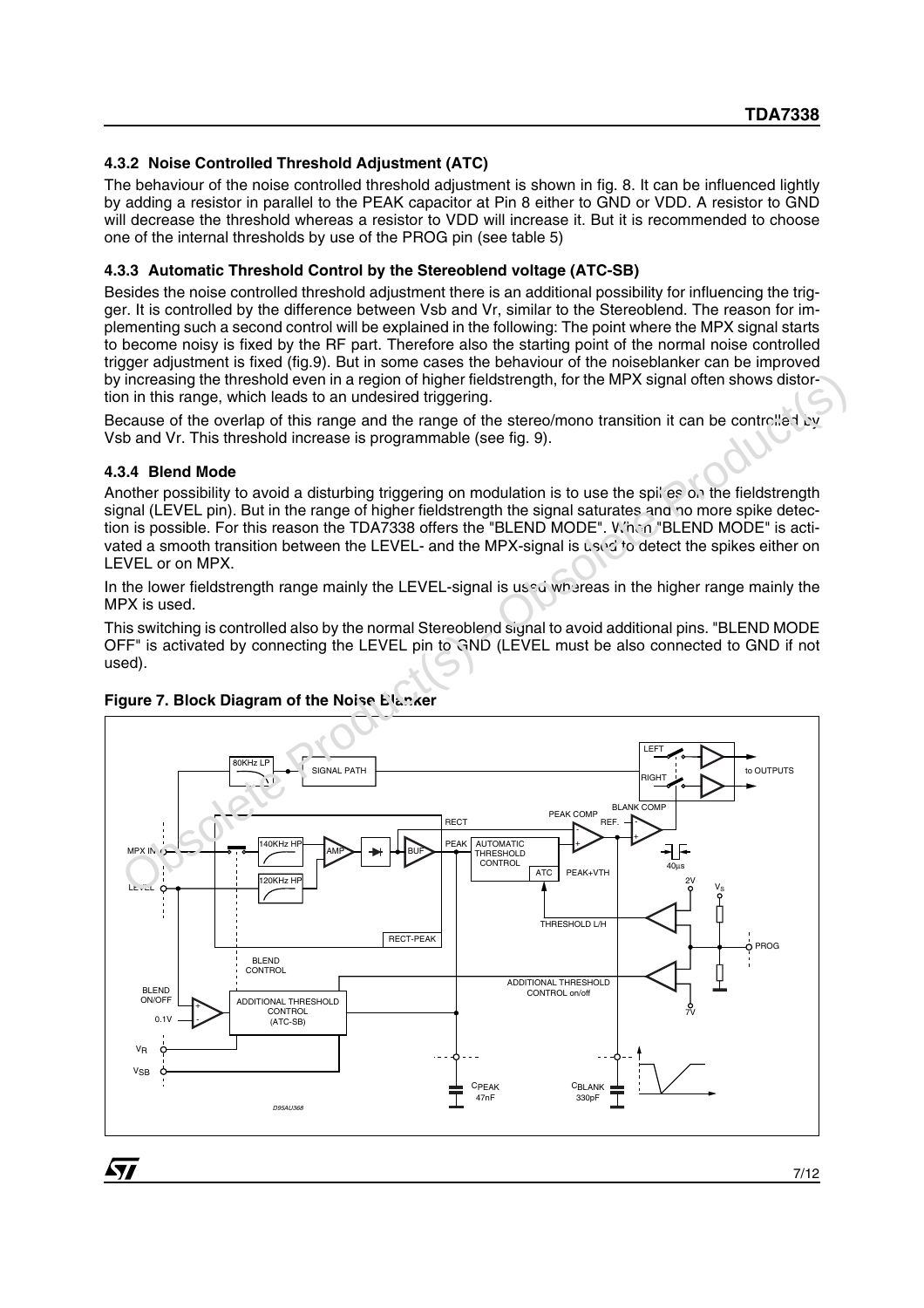| PIN 1 (PROG)    | <b>Trigger Threshold</b> | <b>Peak Voltage Control By Fieldstrength</b> |
|-----------------|--------------------------|----------------------------------------------|
| <b>GND</b>      | LOW                      | OΝ                                           |
| <b>OPEN</b>     | <b>HIGH</b>              | OΝ                                           |
| V <sub>DD</sub> | <b>HIGH</b>              | OFF                                          |

#### **Table 5. Programming of the Noiseblanker**

#### **Figure 8. Trigger Threshold vs. VPEAK**



**Figure 9. Behaviour of the Field Strength Controlled Threshold Adiustment**



**Ayj**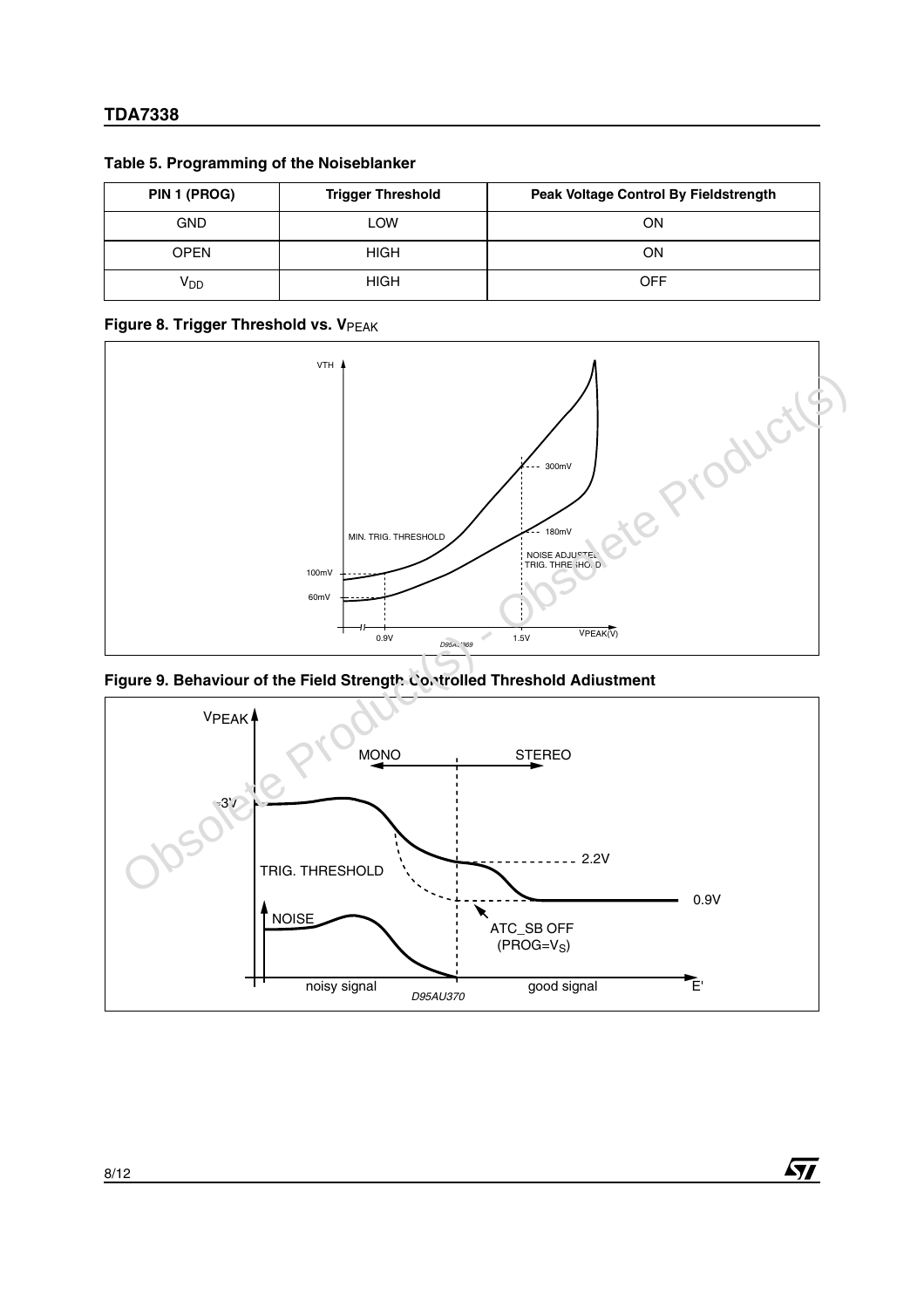#### **Figure 10. Application Diagram**



87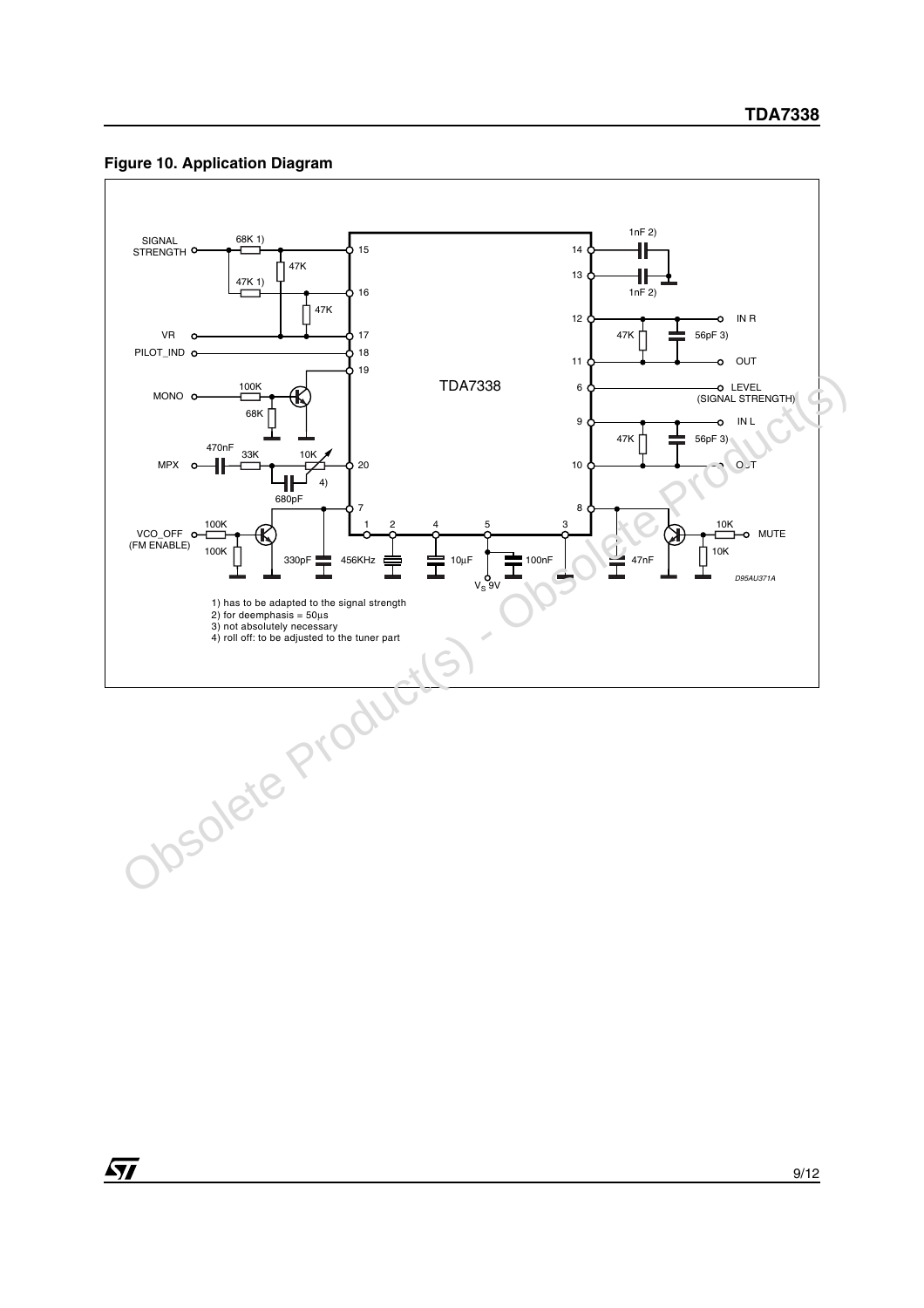

**Ayj** 

#### **Figure 11. SO20 Mechanical Data & Package Dimensions**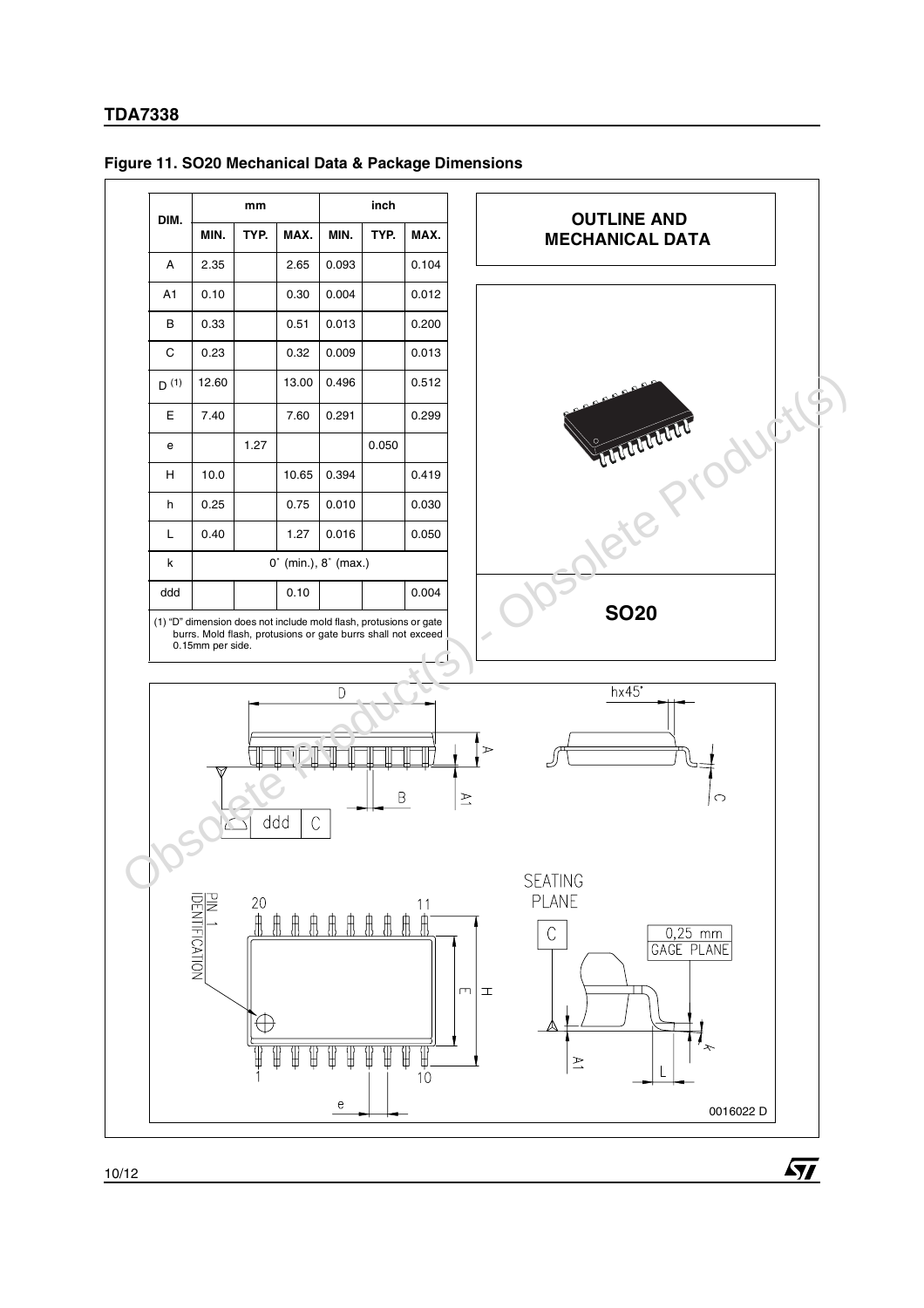## **5 REVISION HISTORY**

#### **Table 6. Revision History**

| Date         | <b>Revision</b> | <b>Description of Changes</b>                                                                                                 |
|--------------|-----------------|-------------------------------------------------------------------------------------------------------------------------------|
| October 2004 |                 | First Issue in EDOCS                                                                                                          |
| April 2005   | 9               | Changed the Style-cheet in compliance to the new "Corporate Technical<br>Pubblications Design Guide.<br>Deleted DIP20 Package |

Obsolete Product(s) - Obsolete Product(s)